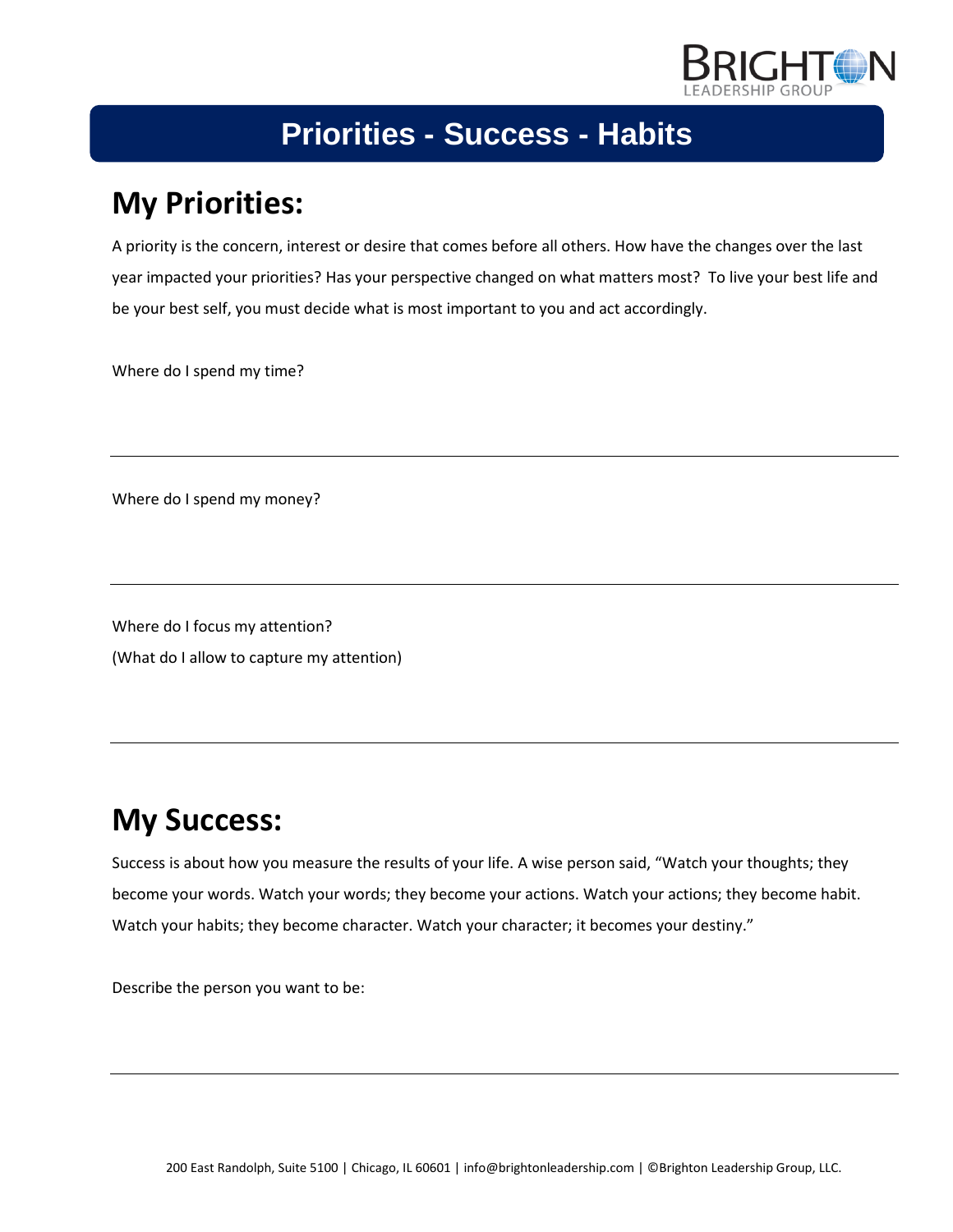

What SUCCESS means to me:

#### **My Habits:**

- 1. List the KEY AREAS of your life and a sentence or two about what success looks like for each area. Examples of key areas (use whatever categories make sense to you)
	- ME body, mind, spirit/soul; OTHERS relationships and family; GOALS career, dreams, legacy, financial, etc.
	- Family, Relationships, Health & Fitness, Lifestyle, Personal Development, Spirituality
	- Physical Body, Emotions and Meaning, Relationships, Time, Career, Finances and Contribution and Spirituality.
	- Love Relationships, Friendships, Adventures, Environment, Health and Fitness, Intellectual Life, Skills, Spiritual Life.
	- Career, Relationships, Health, Wealth, Personal Development, Social Life.

KEY AREAS OF MY LIFE: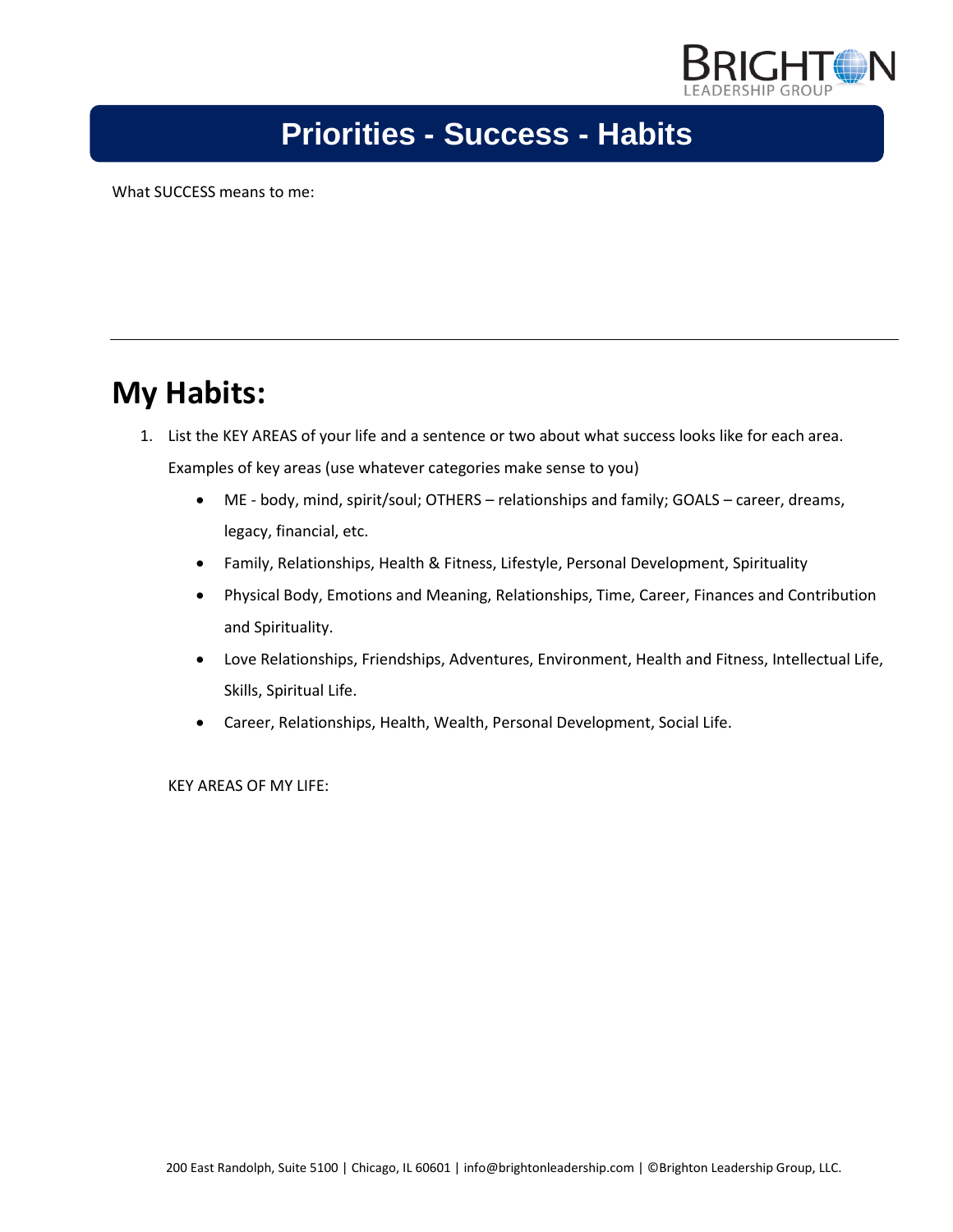

2. Analyze your habits - Create two columns. In the first column, make a list of all your current habits. In the second column make a list of all the habits you'd like to have. A habit is something that you do regularly, like exercise, drink water, read, etc. Then evaluate both columns and determine which area of your life the habit relates to and whether it supports your success in that area or hinders you being successful.

| <b>Current Habits</b> | <b>Ideal Habits</b> | Which area of life is this | Does this help or hinder |
|-----------------------|---------------------|----------------------------|--------------------------|
|                       |                     | habot connected with:      | my success?              |
|                       |                     |                            |                          |
|                       |                     |                            |                          |
|                       |                     |                            |                          |
|                       |                     |                            |                          |
|                       |                     |                            |                          |
|                       |                     |                            |                          |
|                       |                     |                            |                          |
|                       |                     |                            |                          |
|                       |                     |                            |                          |
|                       |                     |                            |                          |
|                       |                     |                            |                          |
|                       |                     |                            |                          |
|                       |                     |                            |                          |
|                       |                     |                            |                          |